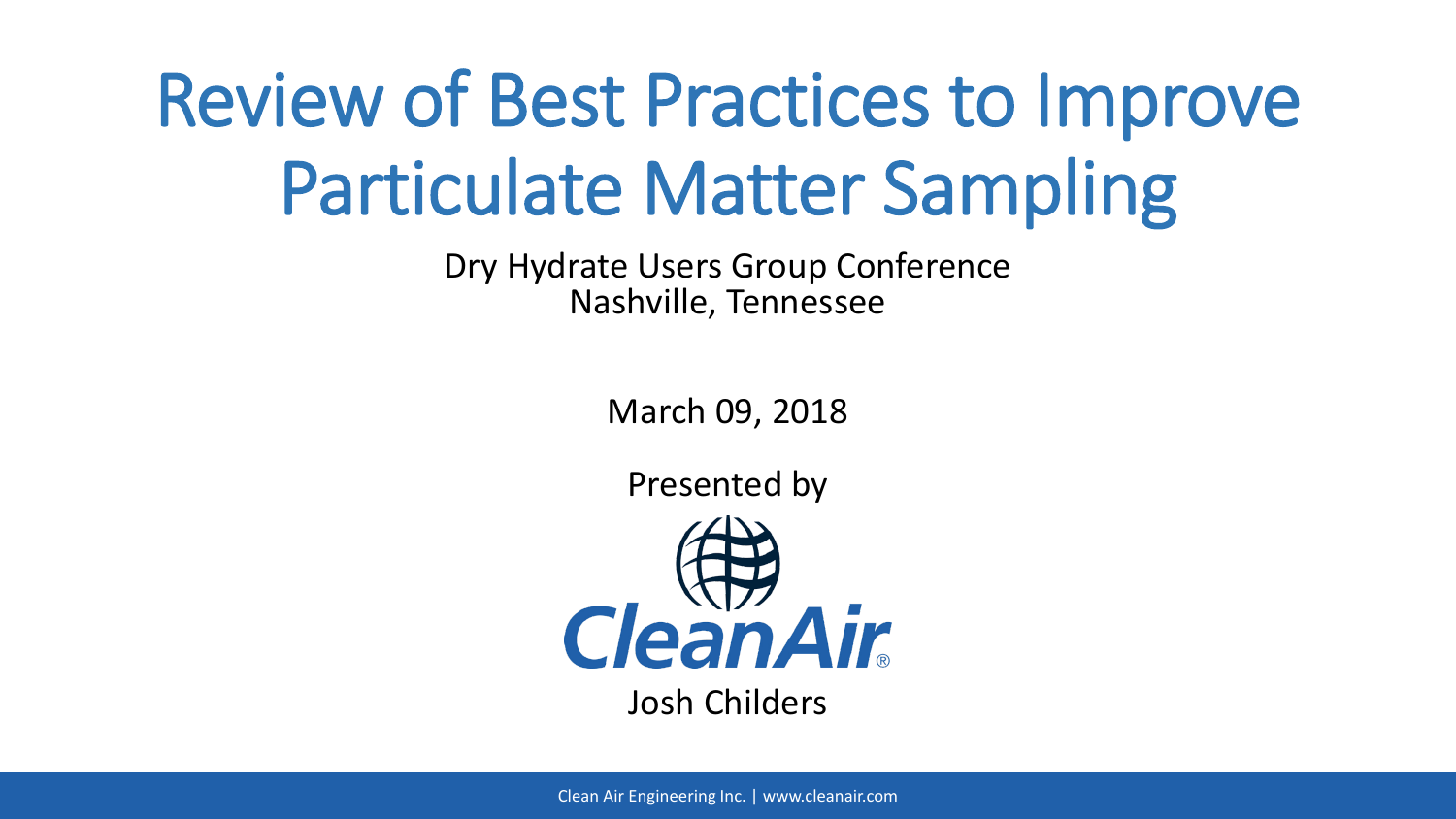#### PM Emissions Overview

#### $fPM$  +  $CPM$  = TPM

Method 5

Method 17

Method 201A

Method 202

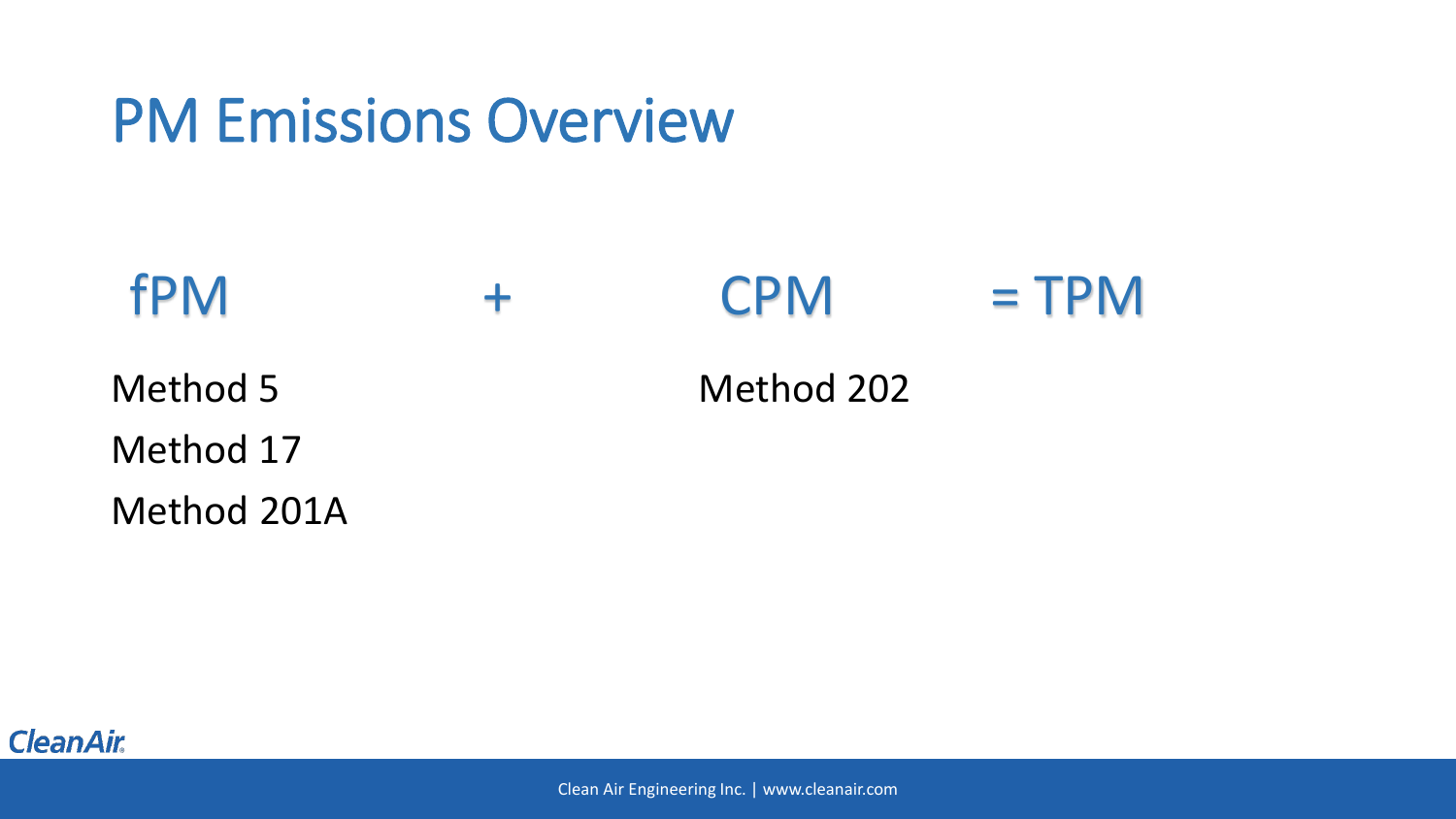### Method 5 Summary (fPM)

Isokinetic Sampling

Heated Probe

Heated Filter

Post-Test Probe Rinse

Laboratory Gravimetric Analysis

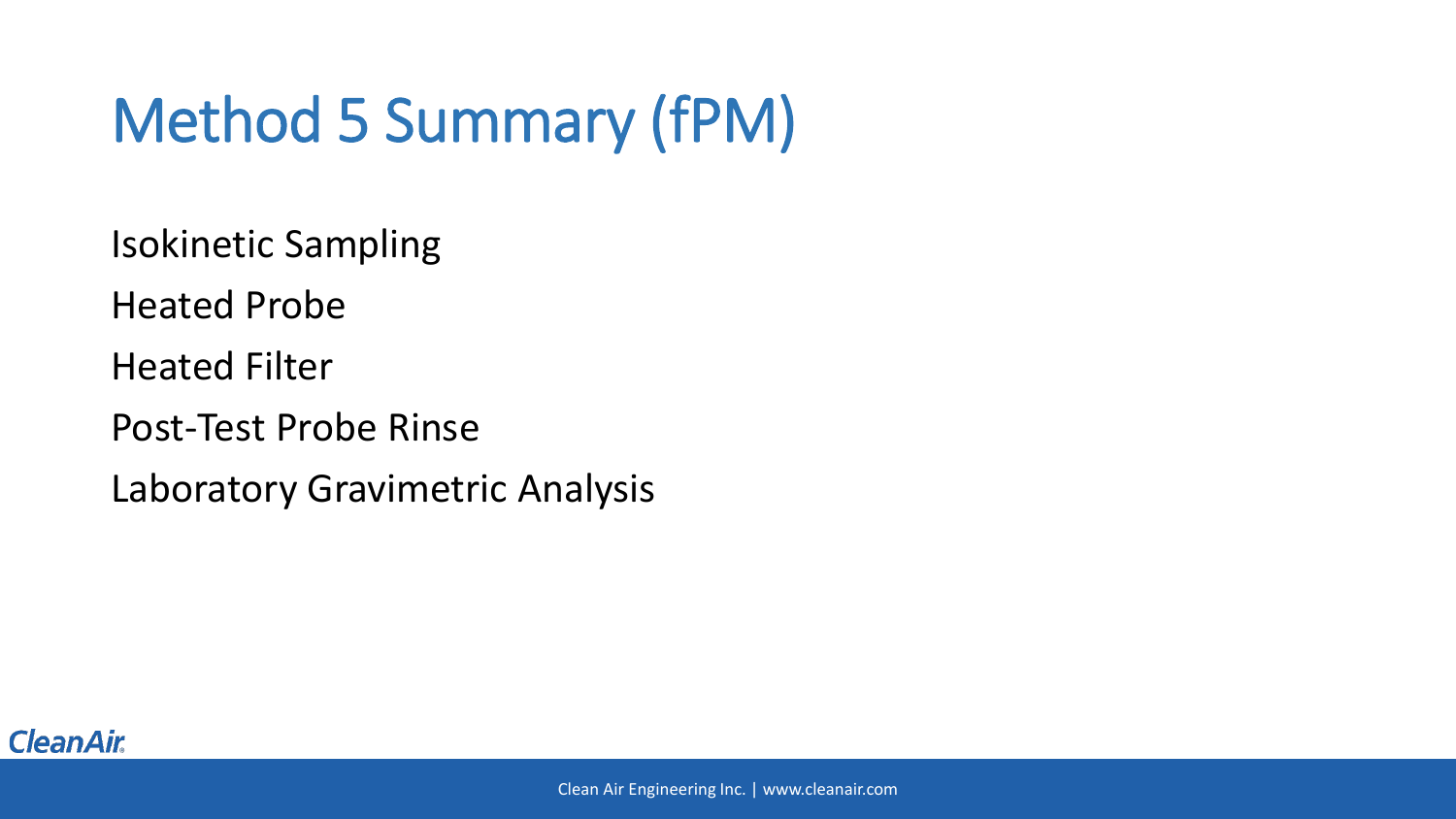## Methodology Differences

| <b>Method</b>        | <b>Probe &amp; Filter</b><br><b>Set Points</b> | <b>Gravimetric Procedure</b>                  | <b>Baking</b><br>Temperature |
|----------------------|------------------------------------------------|-----------------------------------------------|------------------------------|
| Method 5             | $248 \pm 25$ °F                                | Desiccate at room temperature until constant. | N/A                          |
| Method 5B            | $320 \pm 25$ °F                                | Bake for 6 hours at 320°F before desiccating. | $320^\circ F$                |
| <b>MATS Method 5</b> | $320 \pm 25$ °F                                | Same as Method 5.                             | N/A                          |

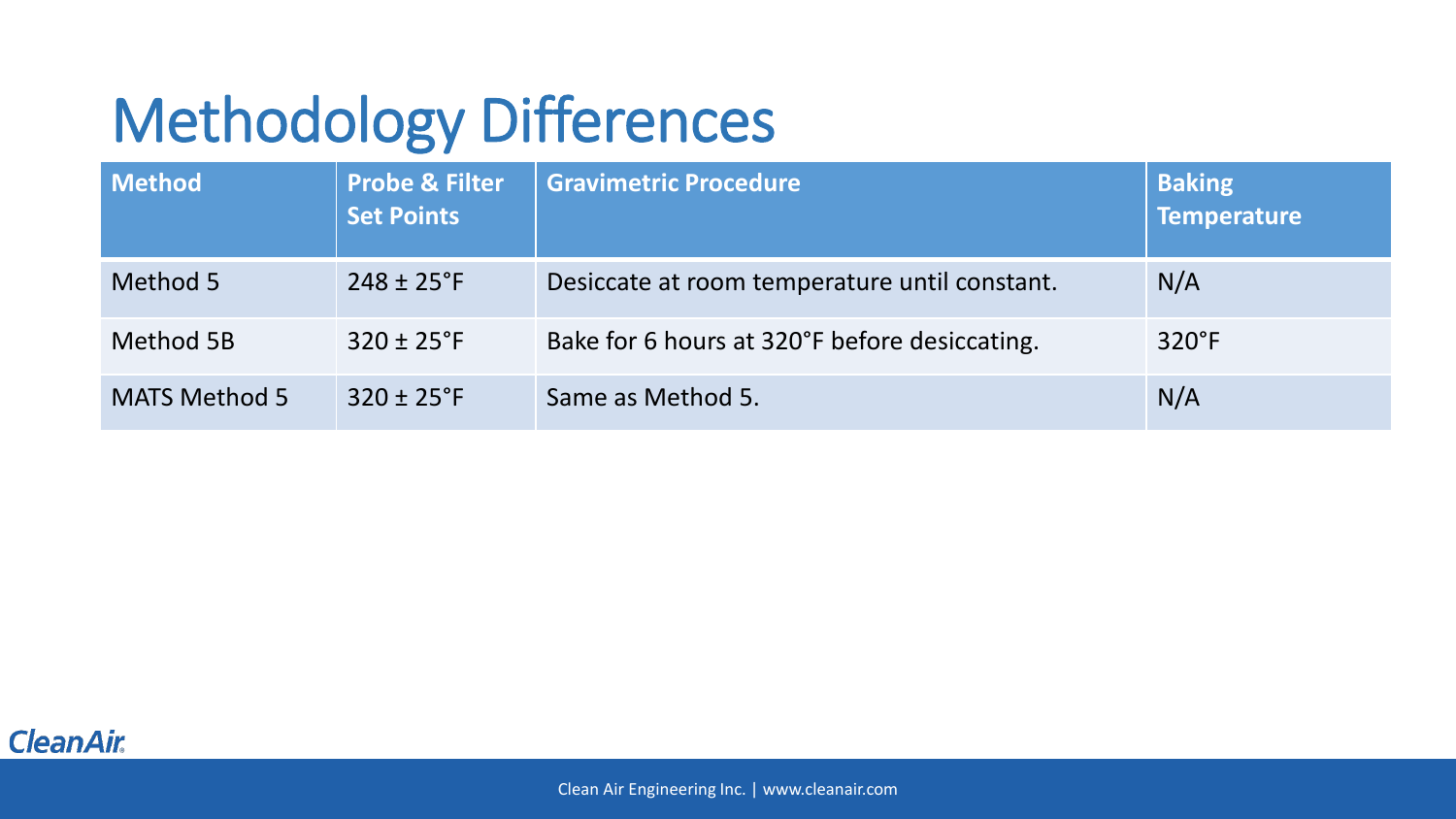**MATS 5 vs. Method 5B (g)**

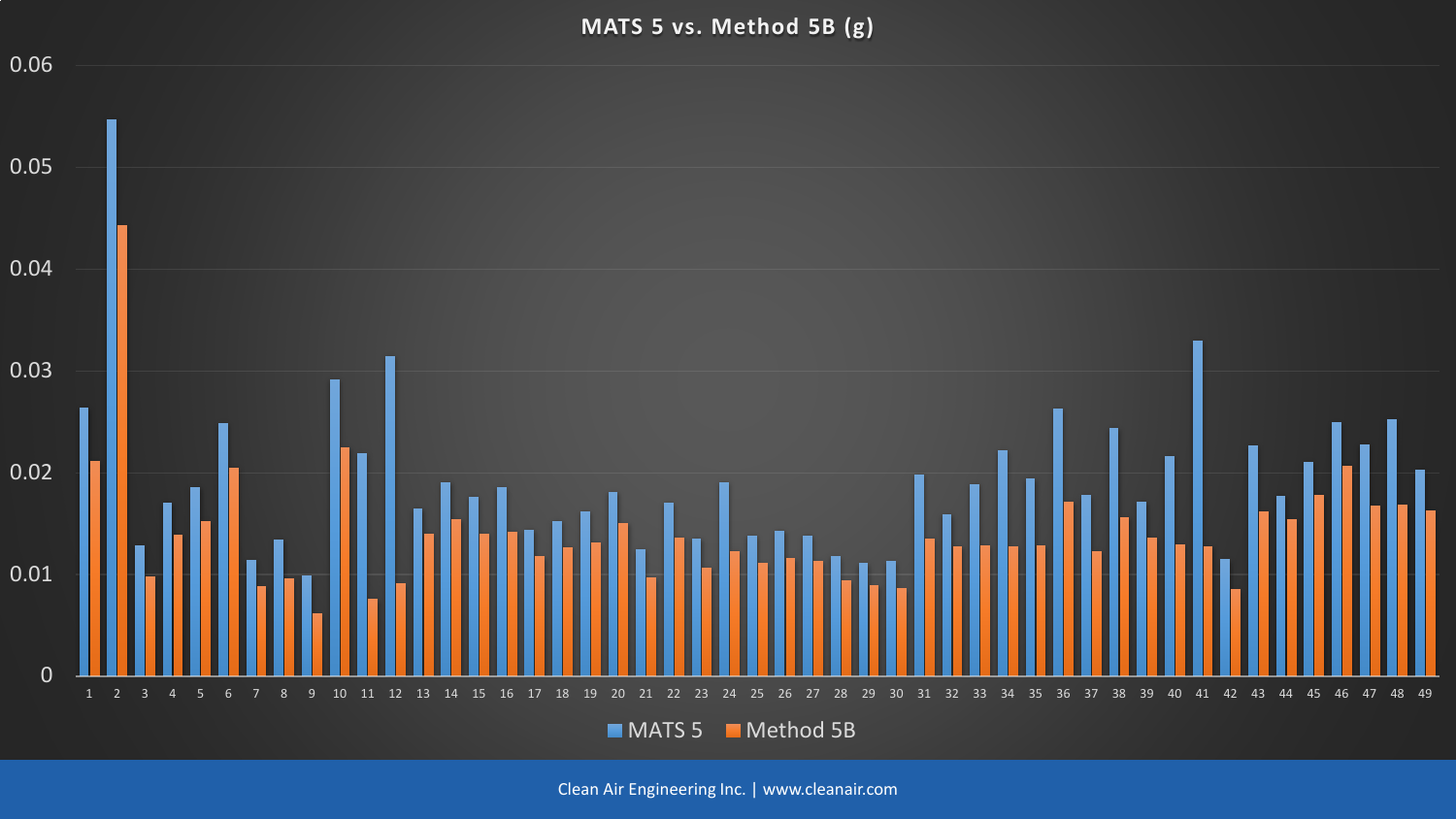#### MATS Limits

| <b>Subcategory</b>                    | fPM (lb/MWh) | fPM (lb/MMBtu) | fPM (mg/dscm) |
|---------------------------------------|--------------|----------------|---------------|
| Existing - Low Rank Virgin Coal       | 0.3          | 0.03           | 49.1          |
| Existing - Other                      | 0.3          | 0.03           | 48.7          |
| <b>Existing IGCC</b>                  | 0.3          | 0.04           | 65.5          |
| Existing - Solid Oil-Derived          | 0.08         | 0.008          | 14.0          |
| New - Low Rank Virgin Coal            | 0.09         | 0.009          | 14.7          |
| $New - Other$                         | 0.09         | 0.009          | 14.6          |
| <b>New IGCC (Syngas Duct Burners)</b> | 0.07         | 0.007          | 11.5          |
| New IGCC (Natural Gas Duct Burners)   | 0.09         | 0.009          | 14.7          |
| New - Solid Oil-Derived               | 0.03         | 0.003          | 5.2           |
| New - Liquid Oil Continental          | 0.3          | 0.03           | 52.3          |
| New - Liquid Oil Non-Continental      | 0.2          | 0.02           | 34.9          |
| <b>CleanAir</b>                       |              |                |               |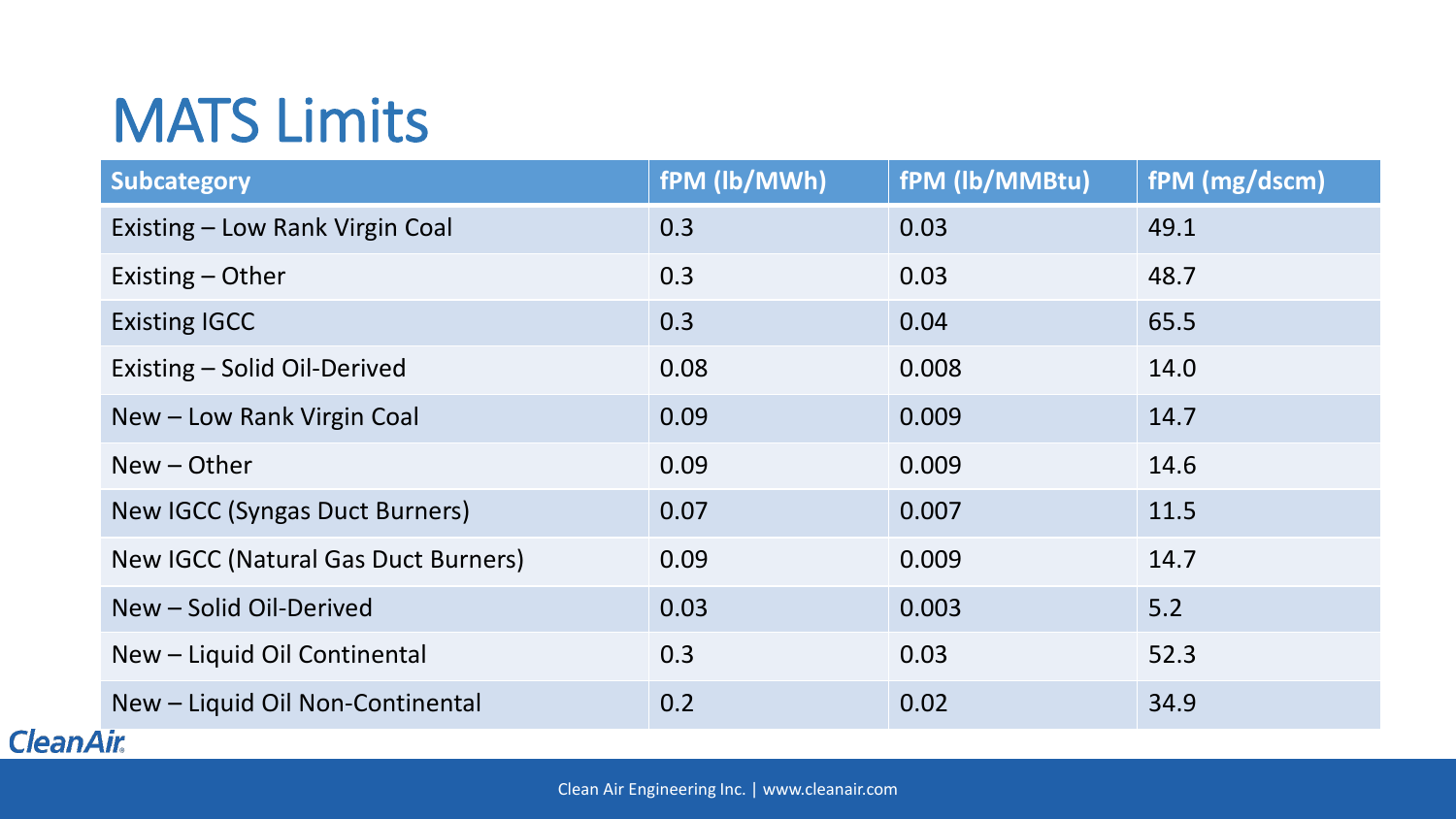

#### **CleanAir.**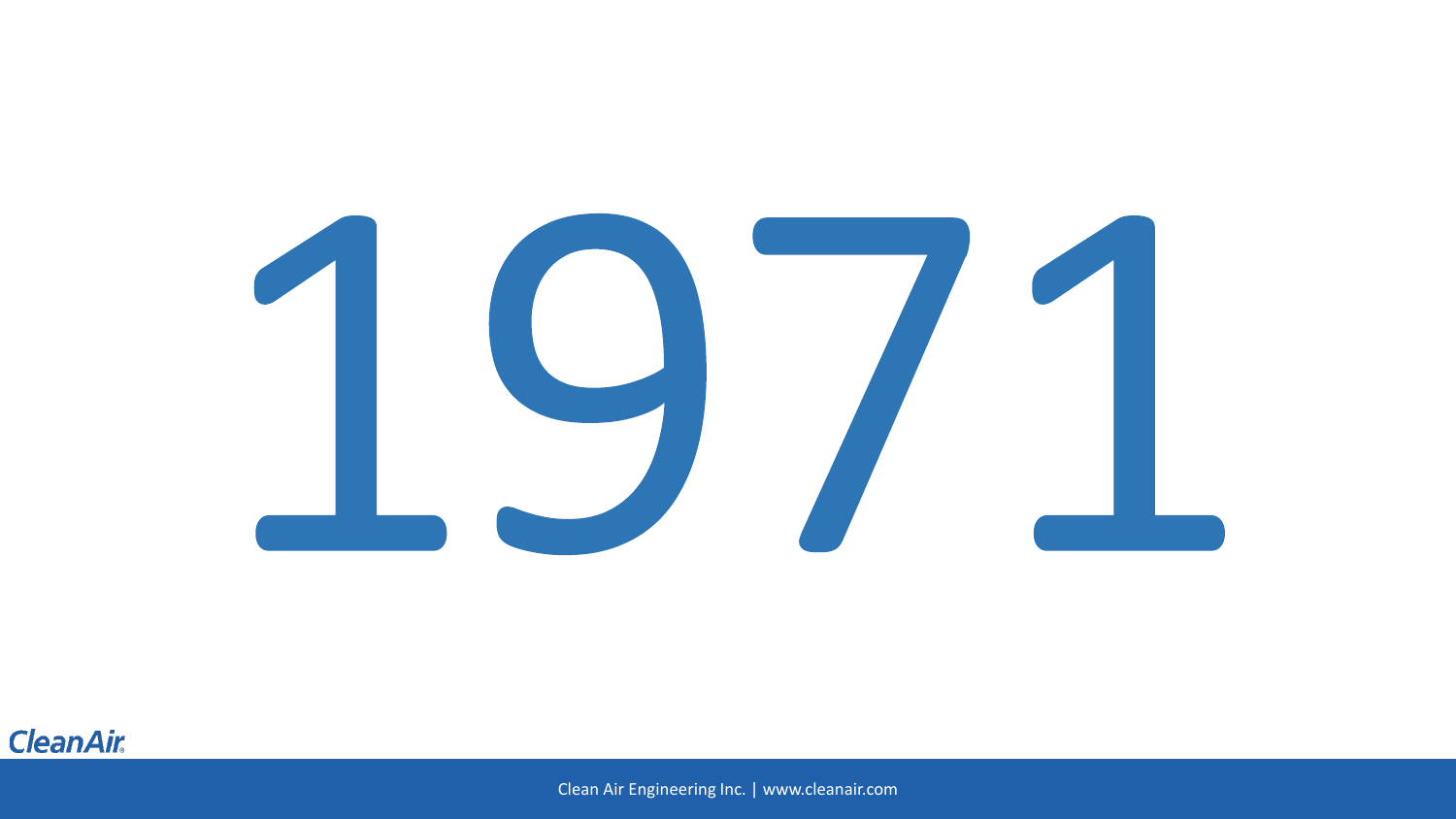#### What impacts data quality?

Laboratory Detection Limit **Laboratory Practices** Test Crew Training Sampling Specifications

Field Lab Procedures Field Blanks/Proofs

Analytical Specifications

**CleanAir.**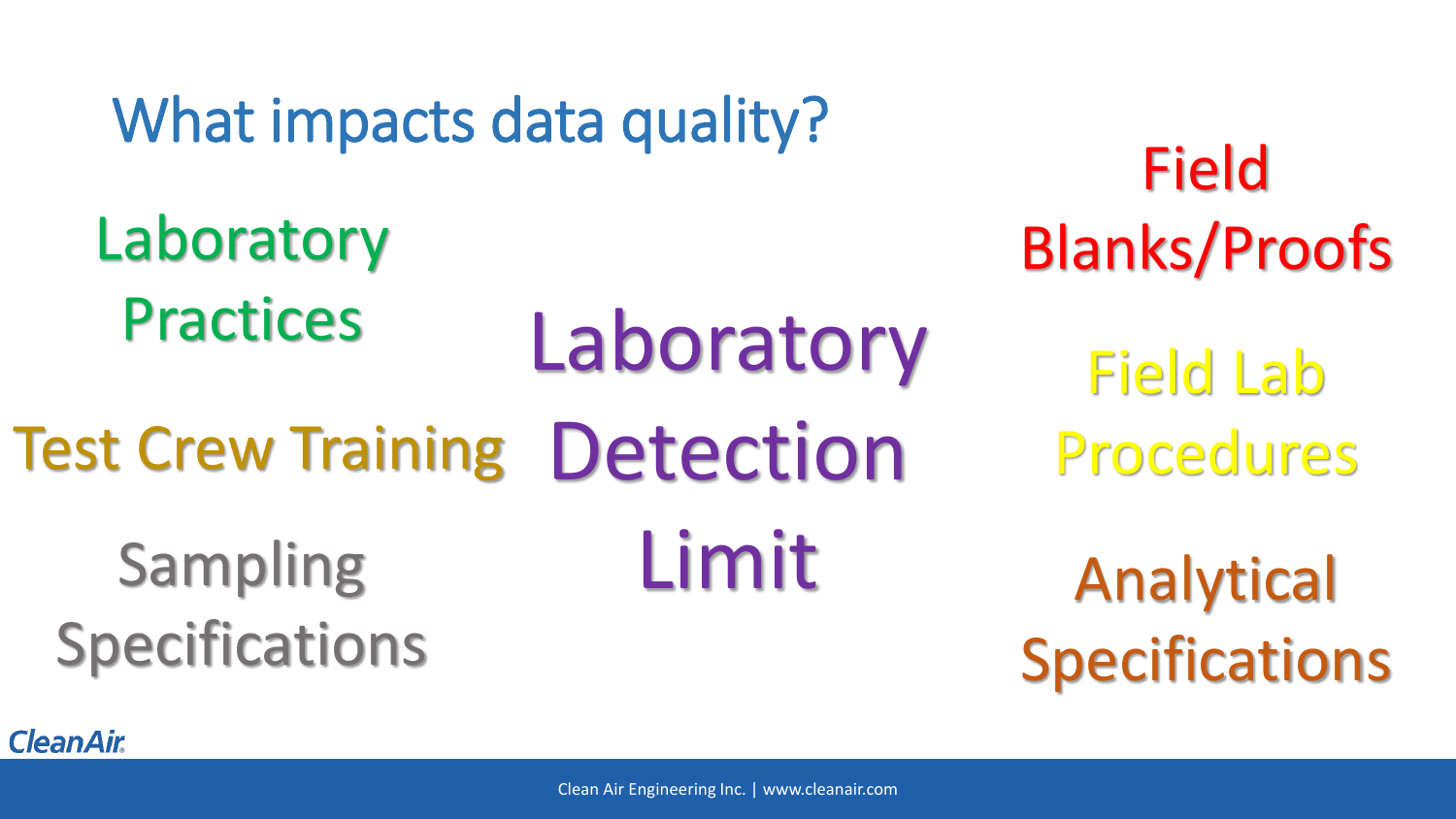**PM Bias (mg) vs. Emission Rate (lb/hr)**

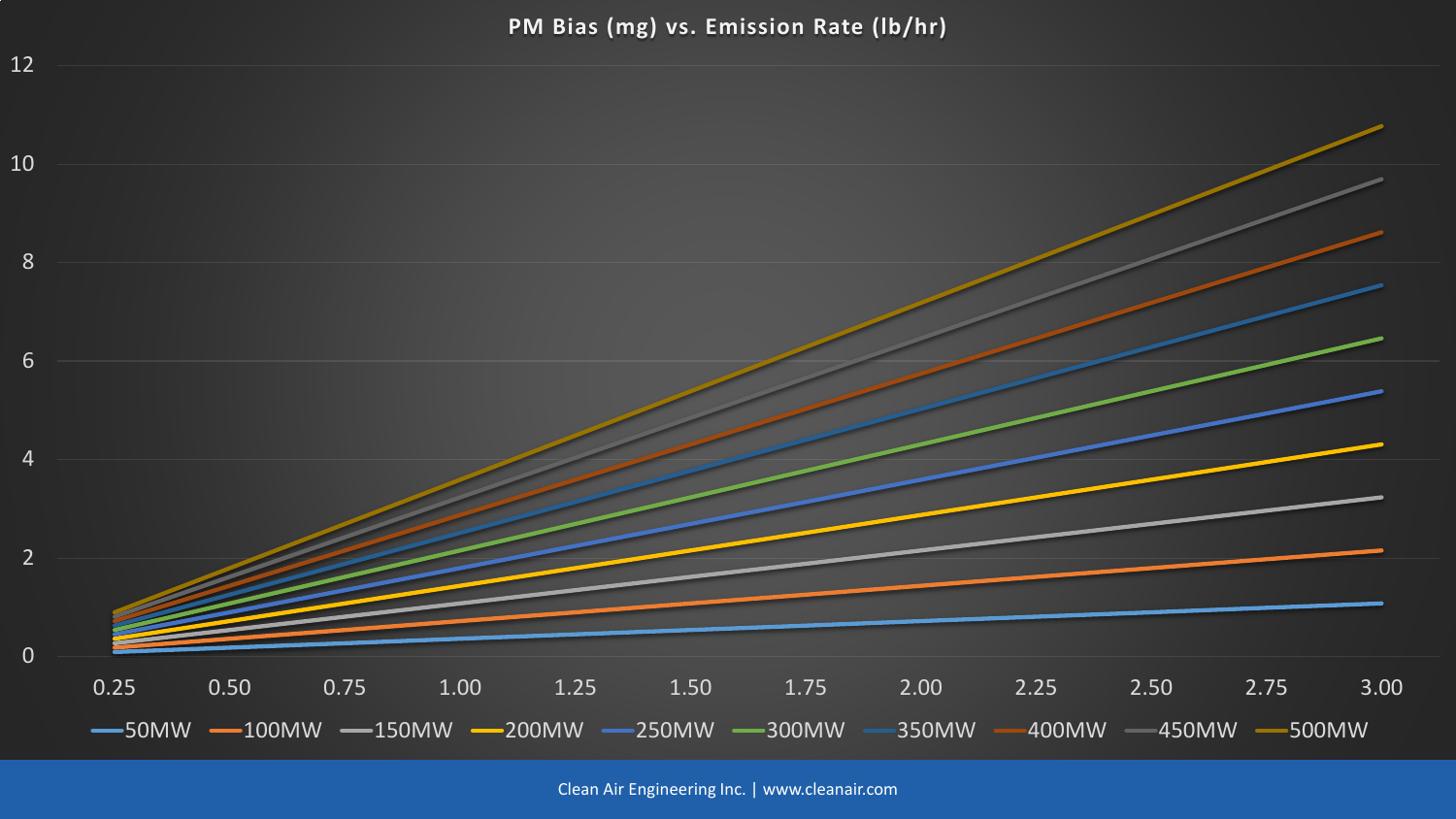#### Detection Limit Uncertainties

| Laboratory<br><b>Detection Limit (mg)</b> | <b>Mass Required for</b><br><b>10% Uncertainty</b> | <b>Mass Required for 10%</b><br><b>Uncertainty @95% Confidence</b> | <b>Mass Required for 10%</b><br><b>Uncertainty @99% Confidence</b> |
|-------------------------------------------|----------------------------------------------------|--------------------------------------------------------------------|--------------------------------------------------------------------|
| 0.1                                       | 0.67                                               | 1.67                                                               | 3.33                                                               |
| 0.2                                       | 1.33                                               | 3.33                                                               | 6.67                                                               |
| 0.3                                       | 2.00                                               | 5.00                                                               | 10.00                                                              |
| 0.4                                       | 2.67                                               | 6.67                                                               | 13.33                                                              |
| 0.5                                       | 3.33                                               | 8.33                                                               | 16.67                                                              |
| 0.6                                       | 4.00                                               | 10.00                                                              | 20.00                                                              |
| 0.7                                       | 4.67                                               | 11.67                                                              | 23.33                                                              |
| 0.8                                       | 5.33                                               | 13.33                                                              | 26.67                                                              |
| 0.9                                       | 6.00                                               | 15.00                                                              | 30.00                                                              |
| 1.0                                       | 6.67                                               | 16.67                                                              | 33.33                                                              |

#### **CleanAir.**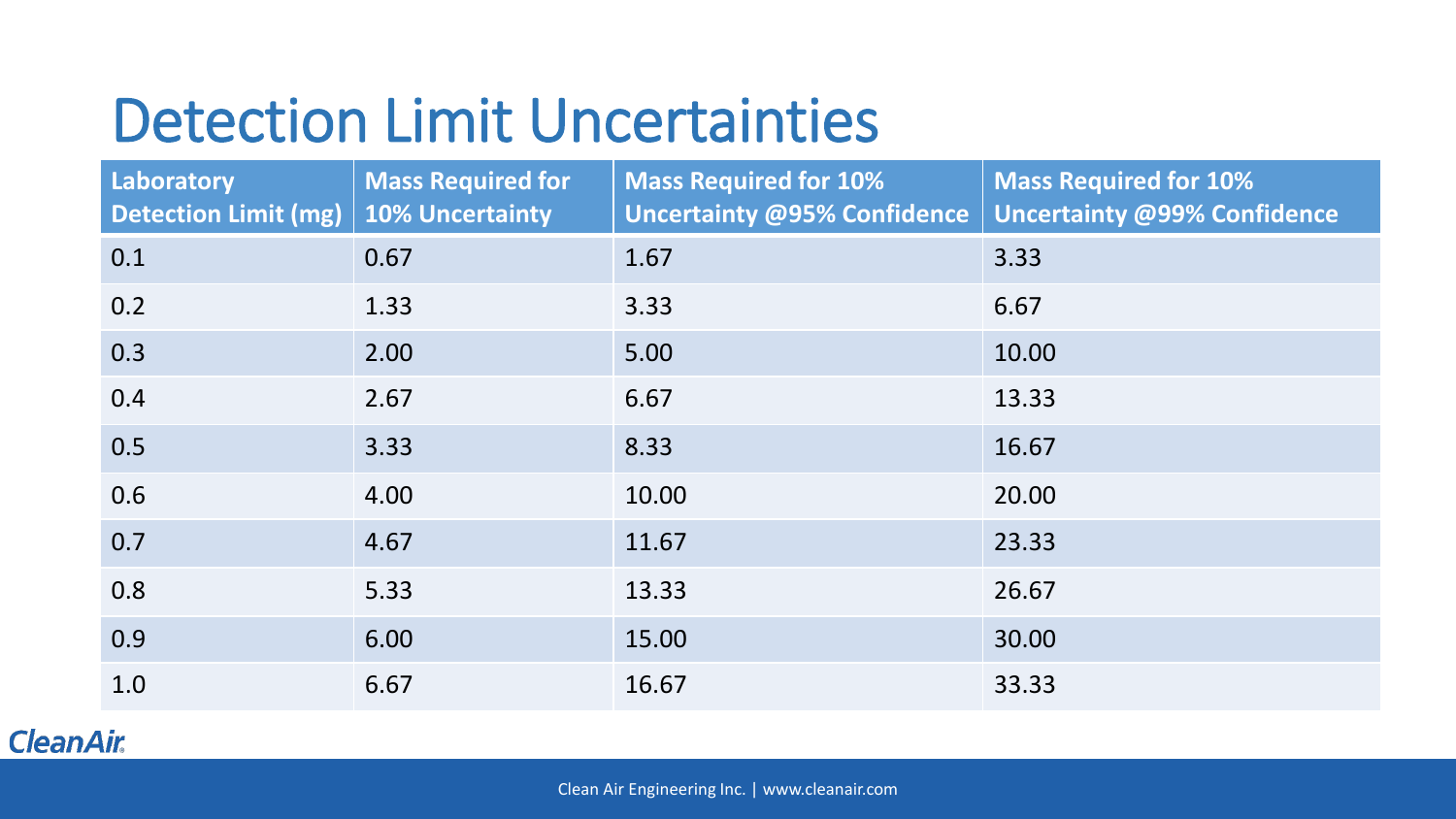#### Sampling Uncertainties

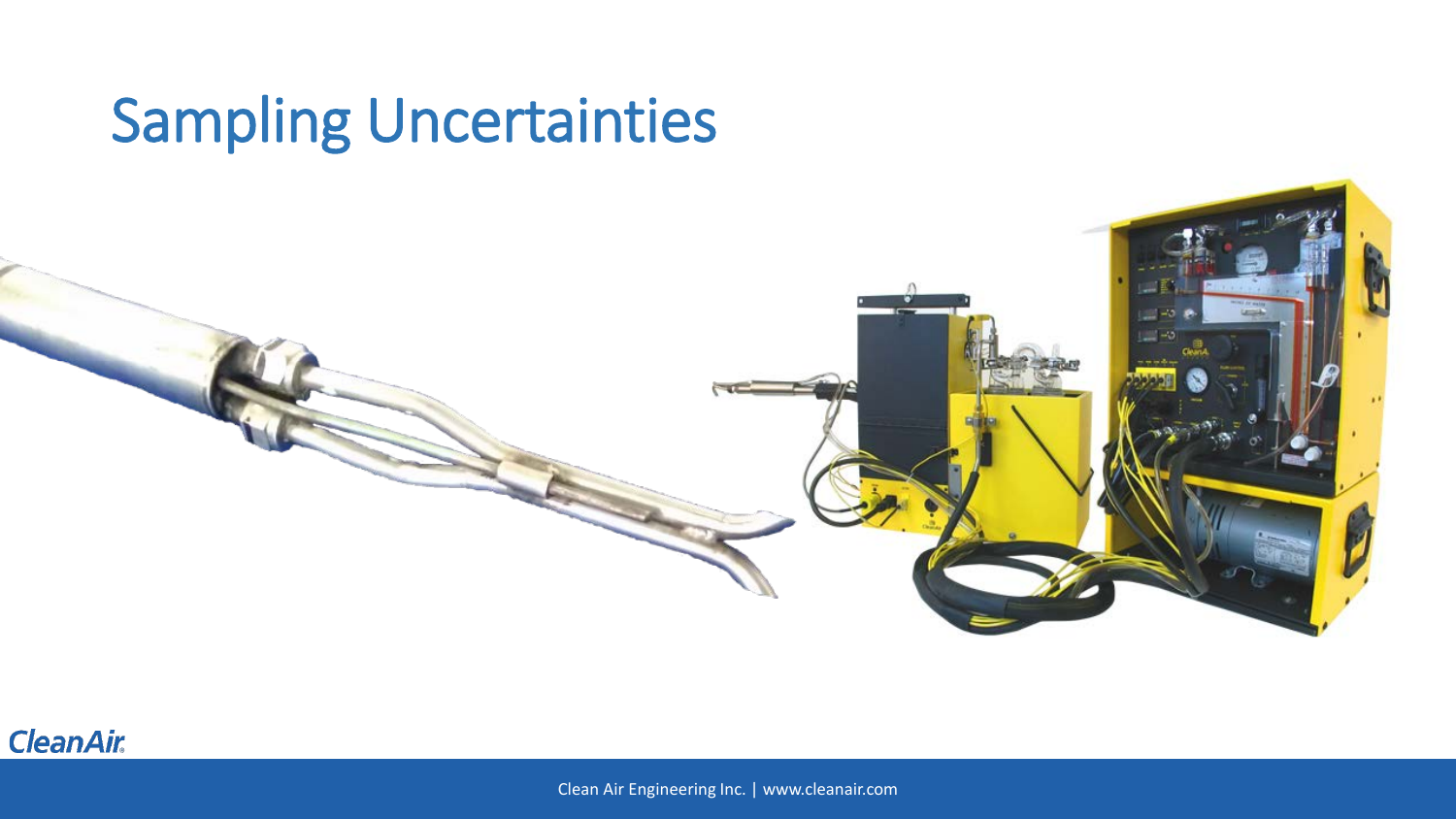**Potential Pitot Tube Biases**

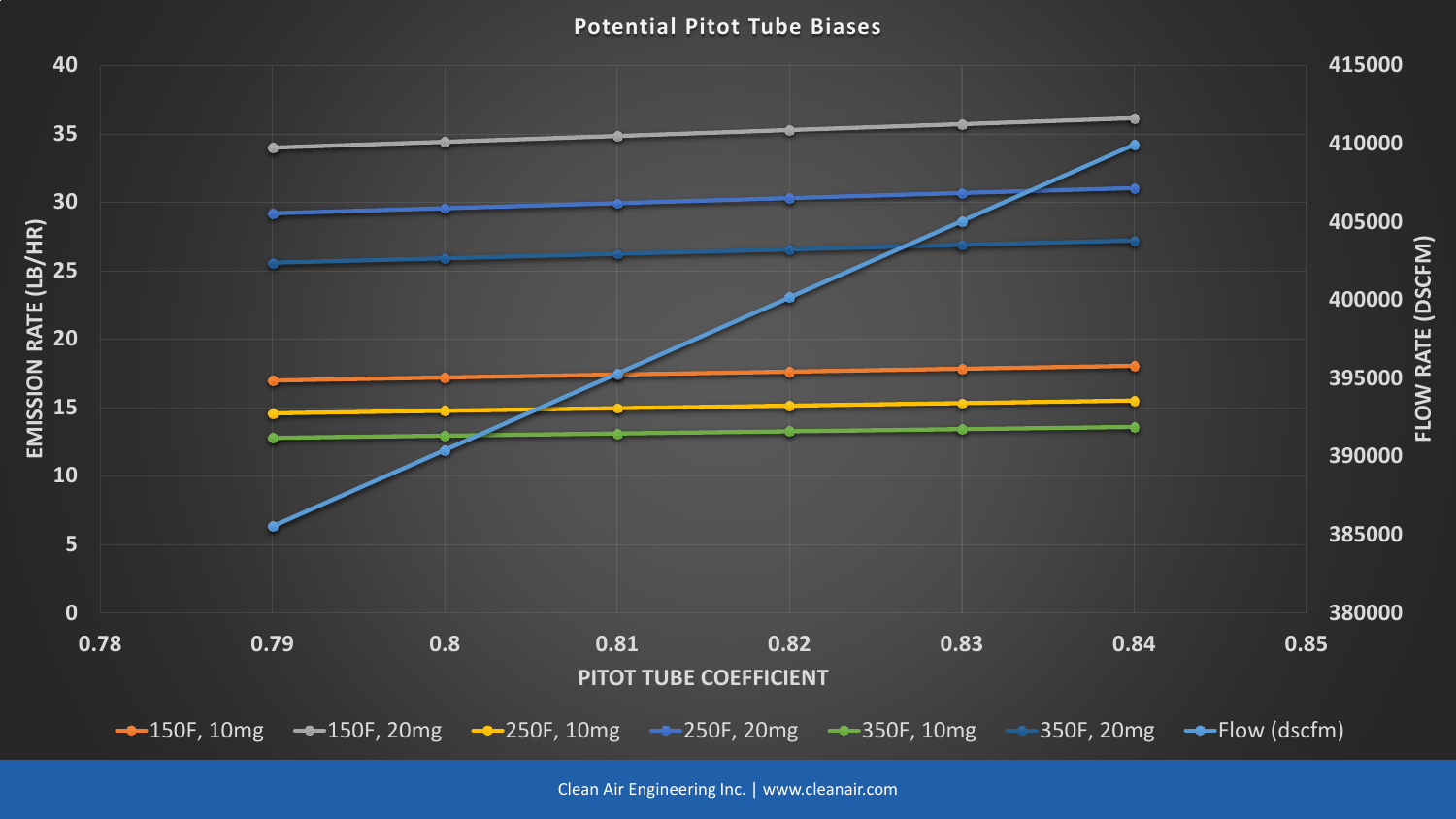### Probe Heating Bias



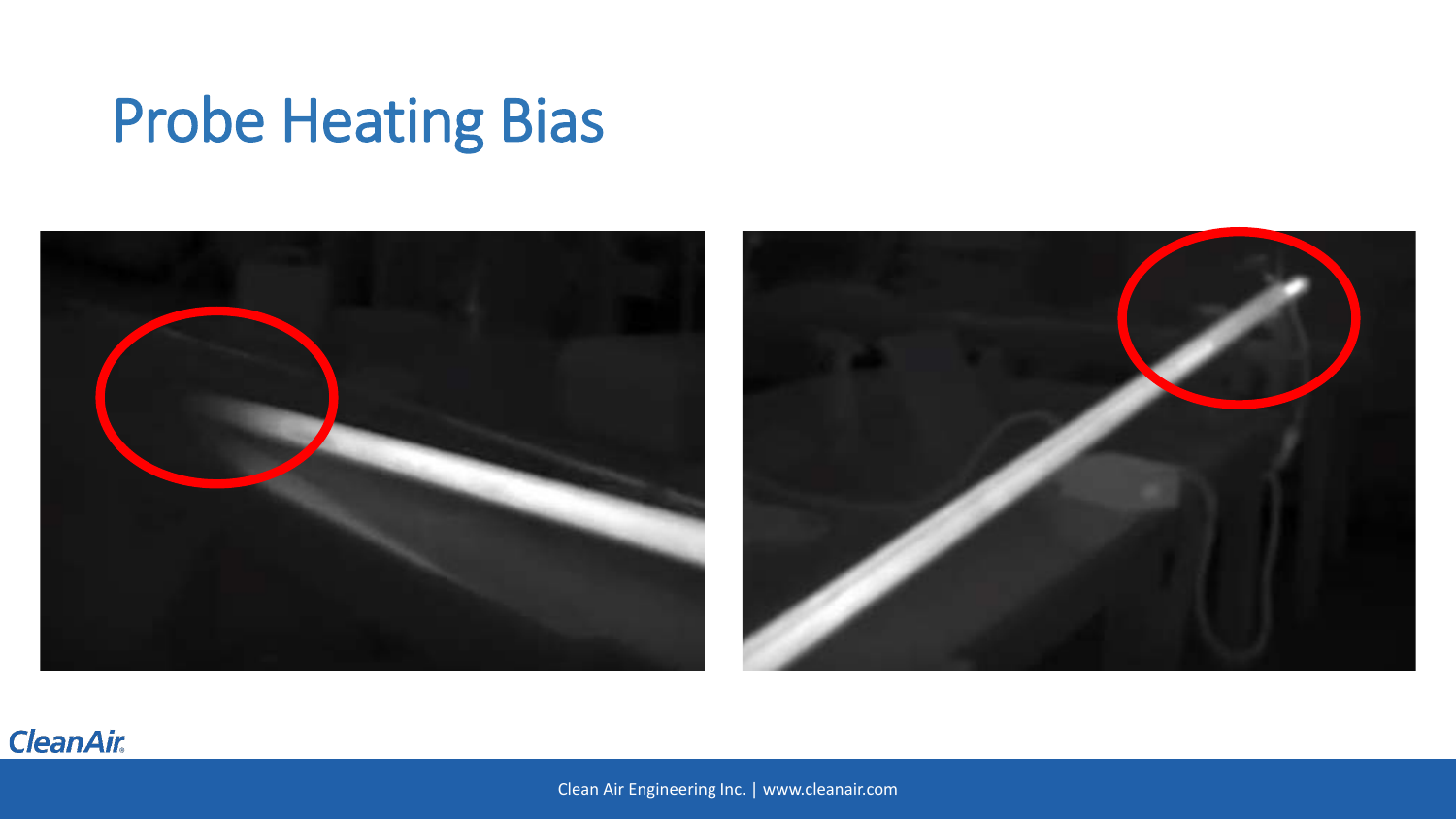**Probe Heating Bias (lb/hr)**

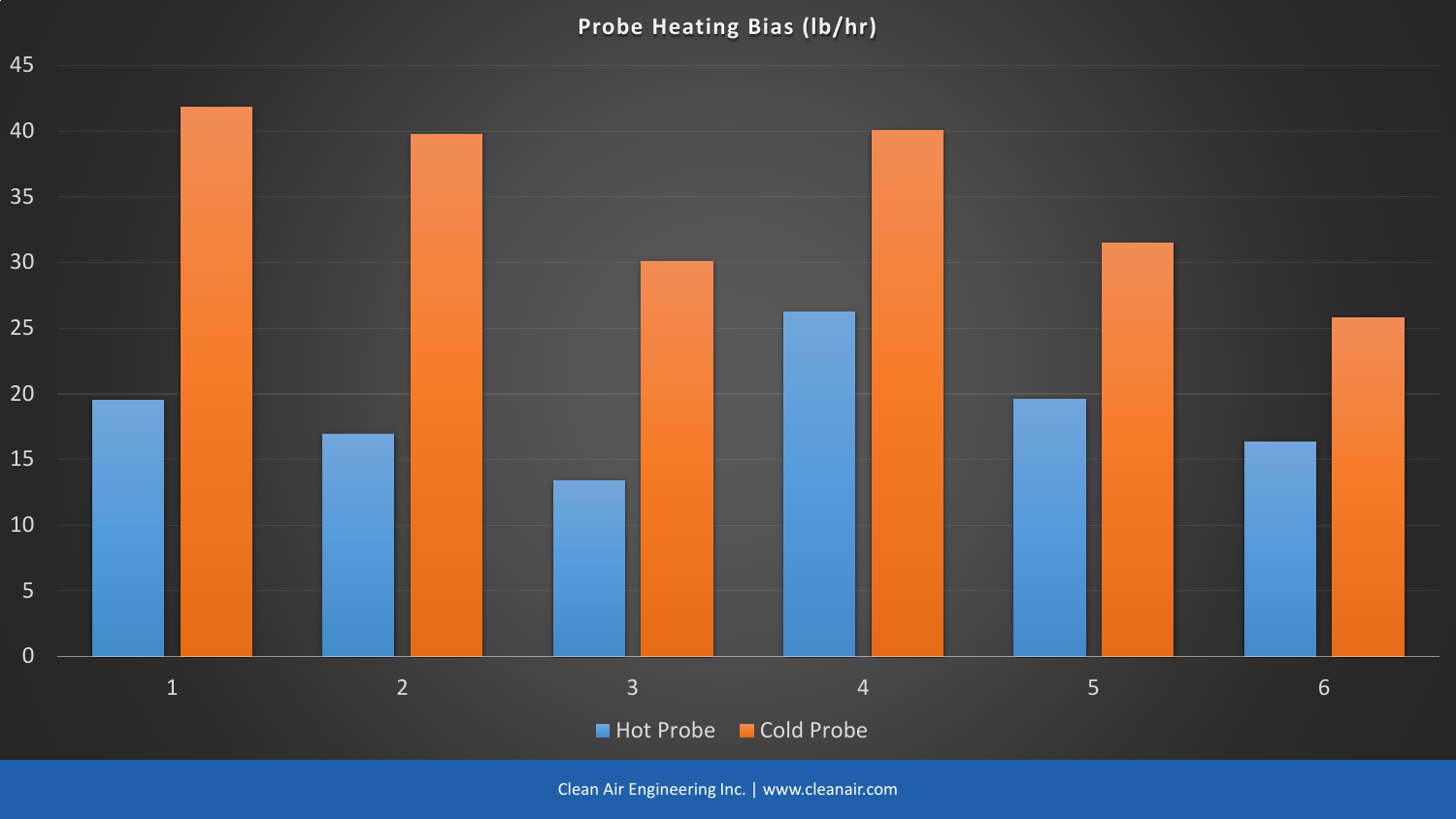### Final Overview

Laboratory Practices

Project Planning

Reduce Systematic Biases

Analytical Enhancements

Sampling Enhancements